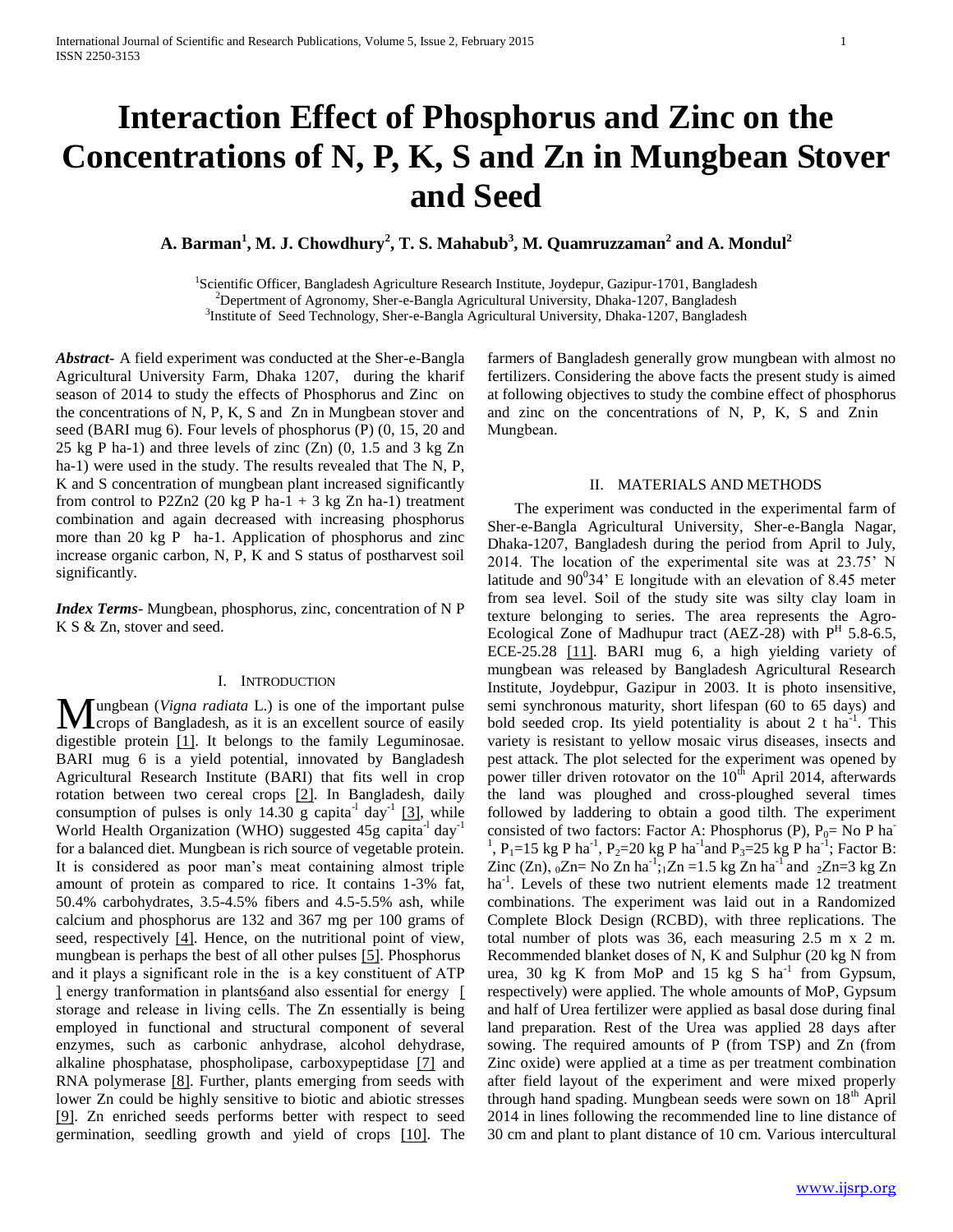operations such as thinning of plants, weeding and spraying of insecticides were accomplished whenever required to keep the plants healthy and the field weed free. The crop was harvested at maturity on  $18<sup>th</sup>$  June 2014. The harvested crop of each plot was bundled separately. Ten (10) plants from each plot were selected as random and were tagged for the data collection. Data were collected at harvesting stage. The collected data were analyzed with the help of MSTAT-C program and mean values of all the parameters were adjusted by Duncan's Multiple Range Test (DMRT) at 5% level of probability [12].

## III. RESULTS AND DISCUSSION

 **Nitrogen and phosphorus concentration in stover:** The highest concentrations of nitrogen (0.82%) at  $P_1Zn_2$  (15 kg P ha<sup>-1</sup>  $+$  3 kg Zn ha<sup>-1</sup> (treatment and phosphorus (0.67%) at P<sub>2</sub>Zn<sub>2</sub> (20 kg P  $ha^{-1}$  + 3 kg Zn  $ha^{-1}$ treatment (w ererecorded in the stover. On the other hand, the lowest concentrations of nitrogen  $(0.52\%)$ andphosphorus) 0.35 (%were found  $atP_0Zn_0$  (No P + No Zn)

treatment in stover (Table 1) .Prasad and Ram  $[13]$  found that application of Zn (2.5 and 5.0  $\mu$ g g<sup>-1</sup>) increased the concentration of phosphorus in mungbean and grain yield.

 **Potassium and sulphur concentration in stover:** The highest concentration  $s$  of potassium (1.47%) and sulphur  $(0.162%)$  were recorded at P<sub>2</sub>Zn<sub>2</sub> (20 kg P ha<sup>-1</sup> + 3 kg Zn ha<sup>-1</sup> ( treatment in the stover. On the other hand, the lowest concentration s of potassium  $(0.65%)$  and sulphur) 0.084 (%were found at  $P_0Zn_0$  (No P + No Zn) treatment in stover (Table 1).

 **Zinc concentration in stover:** Insignificant effect of combined application of different doses of P and Zn on the zinc concentration was observed in stover of mungbean (Table 1). The highest concentration of zinc (0.008 %) in the stover was recorded with the  $P_3Zn_1$  (25 kg P ha<sup>-1</sup> + 1. 5kg Zn ha<sup>-1</sup>) treatment combination. On the other hand, the lowest zinc concentration (0.004 %) was found in  $P_0Zn_0$  (No P + No Zn) treatment combination.

**Table 1. Interaction effects of phosphorus and zinc on N P K S and Zn concentrations in mungbean stover**

| Interaction of | $N\%$              | $P\%$             | K %               | $S\%$       | $Zn\%$    |  |
|----------------|--------------------|-------------------|-------------------|-------------|-----------|--|
| P and Zn       |                    |                   |                   |             |           |  |
| $P_0Zn_0$      | 0.52 f             | 0.35 f            | $0.65$ j          | 0.084c      | 0.004     |  |
| $P_0Zn_1$      | 0.60e              | 0.42e             | 0.86 i            | $0.118a-c$  | 0.006     |  |
| $P_0Zn_2$      | $0.75$ bc          | $0.44$ de         | 0.91 i            | $0.141 a-c$ | 0.006     |  |
| $P_1Zn_0$      | 0.64 e             | $0.47c - e$       | 1.05h             | $0.094$ bc  | 0.006     |  |
| $P_1Zn_1$      | 0.76 <sub>bc</sub> | 0.57 <sub>b</sub> | $1.06$ gh         | $0.120 a-c$ | 0.006     |  |
| $P_1Zn_2$      | 0.82a              | 0.61 <sub>b</sub> | 1.25d             | $0.149$ ab  | 0.006     |  |
| $P_2Zn_0$      | 0.62e              | $0.48$ cd         | 1.34c             | $0.095$ bc  | 0.006     |  |
| $P_2Zn_1$      | $0.71$ cd          | 0.58 <sub>b</sub> | 1.41 <sub>b</sub> | $0.119a-c$  | 0.007     |  |
| $P_2Zn_2$      | $0.80$ ab          | 0.67a             | 1.47a             | 0.162a      | 0.007     |  |
| $P_3Zn_0$      | $0.66$ de          | $0.45$ de         | $1.13$ ef         | $0.104$ bc  | 0.007     |  |
| $P_3Zn_1$      | 0.73c              | 0.51c             | 1.18 <sub>e</sub> | $0.117$ a-c | 0.008     |  |
| $P_3Zn_2$      | 0.64e              | 0.42e             | $1.10$ fg         | $0.137$ a-c | 0.007     |  |
| $LSD_{(0.05)}$ | <b>NS</b>          | 0.053             | 0.053             | 0.245       | <b>NS</b> |  |

 In a column figures having similar letter(s) do not differ significantly whereas figures with dissimilar letter(s) differ significantly.

# NS : Non significant.

 **Nitrogen and phosphorus concentration in seed:** The highest concentration of nitrogen  $(7.46\%)$  and phosphorus  $(0.69\%)$  were recorded in the seeds of mungbean at P<sub>2</sub>Zn<sub>2</sub> (20 kg) P ha<sup>-1</sup> + 3 kg Zn ha<sup>-1</sup> (treatment combination) Table 2). On the other hand, the lowest concentration of nitrogen  $(5.74%)$  and phosphorus) 0.42 (%were found in seeds of mungbean at P<sub>0</sub>Zn<sub>0</sub> (No P + No Zn) treatment .Singh *et al.*  $[14]$  found significant increase of nitrogen concentration in mungbean due to the application of increasing level of P fertilizer.

 **Potassium and sulphur concentration in seed:** The highest concentration of potassium  $(2.21\%)$  and sulphur  $(0.65\%)$  were

recorded in seeds at P<sub>2</sub>Zn<sub>2</sub> (20 kg P ha<sup>-1</sup> + 3 kg Zn ha<sup>-1</sup> (treatment combination) Table 2). On the other hand, the lowest concentration of potassium  $(1.16%)$  and sulphur 0.246 (%were found in seeds at  $P_0Zn_0$  (No P + No Zn) treatment combination. Singh *et al.* [14] found significant increase of potassium concentration in mungbean due to the application of P and Zn.

 **Zinc concentration in seed:** There was no significant effect of combined application of P and Zn on the zinc concentration in mungbean seeds (Table 2). The highest concentration of zinc in the seeds (0.008 %) was recorded with the  $P_2Zn_2$  (20 kg P ha<sup>-1</sup>+3 kg  $Zn$  ha<sup>-1</sup>) treatment combination which may be due to the higher supply and subsequent assimilation of this element in the seeds. It was observed that the lowest zinc concentration (0.004 %) in seeds was in  $P_0Zn_0$  (No P + No Zn) treatment combination.